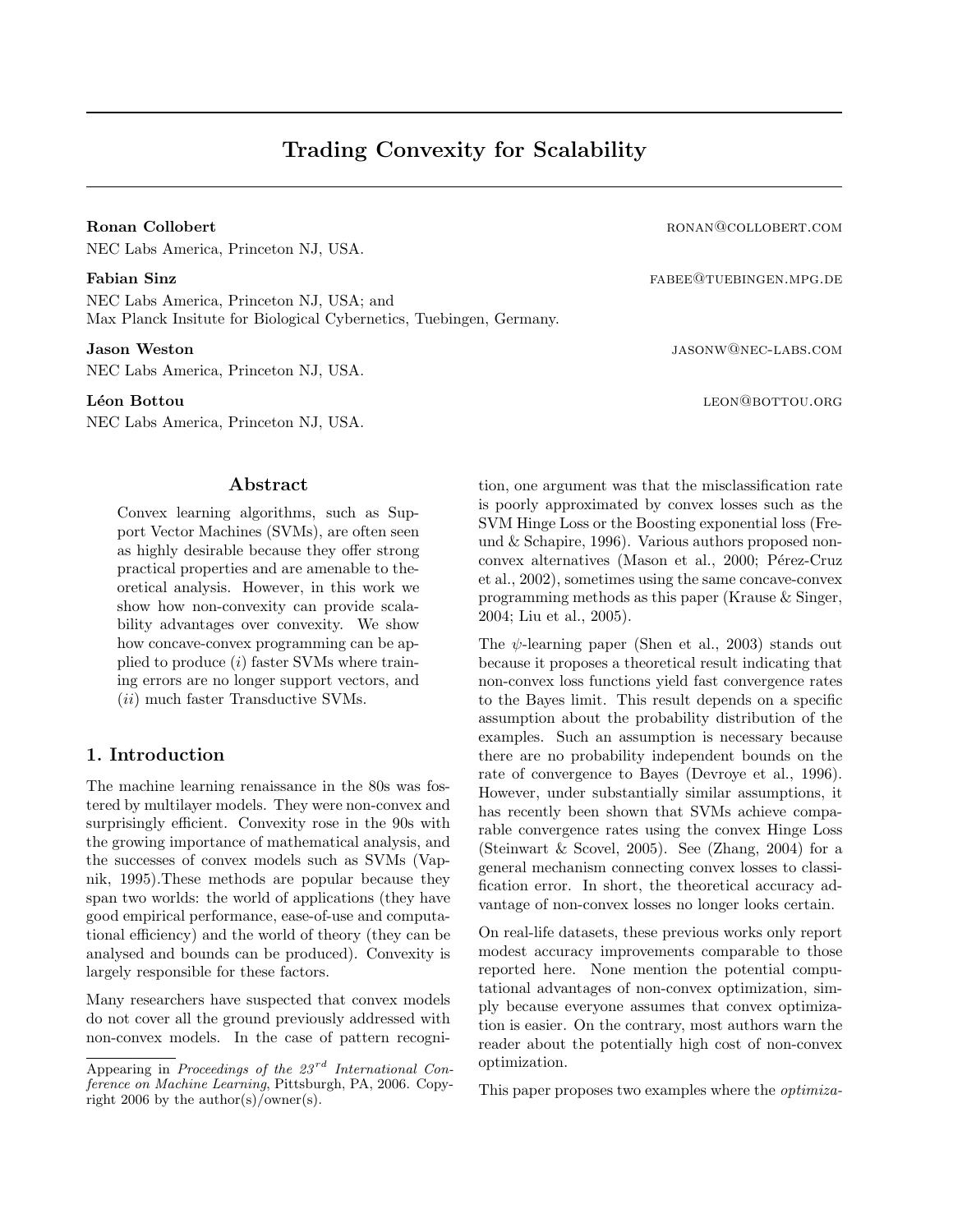tion of a non-convex loss functions brings considerable computational benefits over the convex alternative<sup>1</sup>.

Both examples leverage a modern concave-convex programming method (Le Thi, 1994). Section 2 shows how the ConCave Convex Procedure (CCCP) (Yuille & Rangarajan, 2002) solves a sequence of convex problems and has no difficult parameters to tune. Section 3 proposes an SVM where training errors are no longer support vectors. The increased sparsity leads to better scaling properties for SVMs. Section 4 describes what we believe is the best known method for implementing Transductive SVMs with a quadratic empirical complexity. This is in stark constrast to convex versions whose complexity grows with degree four or more.

### 2. The Concave-Convex Procedure

Minimizing a non-convex cost function is usually difficult. Gradient descent techniques, such as conjugate gradient descent or stochastic gradient descent, often involve delicate hyper-parameters (LeCun et al., 1998). In contrast, convex optimization seems much more straight-forward. For instance, the SMO (Platt, 1999) algorithm locates the SVM solution efficiently and reliably.

We propose instead to optimize non-convex problems using the "Concave-Convex Procedure" (CCCP) (Yuille & Rangarajan, 2002). The CCCP procedure is closely related to the "Difference of Convex" (DC) methods that have been developed by the optimization community during the last two decades (Le Thi, 1994). Such techniques have already been applied for dealing with missing values in SVMs (Smola et al., 2005), for improving boosting algorithms (Krause & Singer, 2004), and for implementing  $\psi$ -learning (Shen et al., 2003; Liu et al., 2005).

Assume that a cost function  $J(\theta)$  can be rewritten as the sum of a convex part  $J_{vex}(\theta)$  and a concave part  $J_{cav}(\theta)$ . Each iteration of the CCCP procedure (Algorithm 1) approximates the concave part by its tangent and minimizes the resulting convex function.

One can easily see that the cost  $J(\boldsymbol{\theta}^t)$  decreases after each iteration by summing two inequalities resulting from (1) and from the concavity of  $J_{cav}(\theta)$ .

$$
J_{vex}(\boldsymbol{\theta}^{t+1}) + J'_{cav}(\boldsymbol{\theta}^t) \cdot \boldsymbol{\theta}^{t+1} \leq J_{vex}(\boldsymbol{\theta}^t) + J'_{cav}(\boldsymbol{\theta}^t) \cdot \boldsymbol{\theta}^t \quad (2)
$$

$$
J_{cav}(\boldsymbol{\theta}^{t+1}) \leq J_{cav}(\boldsymbol{\theta}^t) + J'_{cav}(\boldsymbol{\theta}^t) \cdot (\boldsymbol{\theta}^{t+1} - \boldsymbol{\theta}^t) \tag{3}
$$

The convergence of CCCP has been shown (Yuille &

Algorithm 1 : The Concave-Convex Procedure (CCCP)

Initialize  $\theta^0$  with a best guess. repeat

$$
\boldsymbol{\theta}^{t+1} = \arg\min_{\boldsymbol{\theta}} \left( J_{vex}(\boldsymbol{\theta}) + J_{cav}'(\boldsymbol{\theta}^t) \cdot \boldsymbol{\theta} \right) \quad (1)
$$

until convergence of  $\theta^t$ 

Rangarajan, 2002) by refining this argument. No additional hyper-parameters are needed by CCCP. Furthermore, each update (1) is a convex minimization problem and can be solved using classical and efficient convex algorithms.

# 3. Non-Convex SVMs

This section describes the "curse of dual variables", that the number of support vectors increases in classical SVMs linearly with the number of training examples. The curse can be exorcised by replacing the classical Hinge Loss by a non-convex loss function, the Ramp Loss. The optimization of the new dual problem can be solved using CCCP.

Notation In the rest of this paper, we consider twoclass classification problems. We are given a training set  $(\boldsymbol{x}_l, y_l)_{l=1...L}$  with  $(\boldsymbol{x}_l, y_l) \in \mathbb{R}^n \times \{-1, 1\}$ . SVMs have a decision function  $f_{\theta}(.)$  of the form  $f_{\theta}(x)$  =  $w \cdot \Phi(x) + b$ , where  $\theta = (w, b)$  are the parameters of the model, and  $\Phi(\cdot)$  is the chosen feature map, often implicitly defined by a Mercer kernel (Vapnik, 1995). We also write the Hinge Loss  $H_s(z) = \max(0, s - z)$ (Figure 1, center) where the subscript s indicates the position of the Hinge point.

Hinge Loss SVM The standard SVM criterion relies on the convex Hinge Loss to penalize examples classified with an insufficient margin:

$$
\boldsymbol{\theta} \quad \mapsto \quad \frac{1}{2} \, \|\boldsymbol{w}\|^2 + C \sum_{l=1}^L H_1(y_l \, f_{\boldsymbol{\theta}}(\boldsymbol{x}_l)) \,, \qquad (4)
$$

The solution  $w$  is a sparse linear combination of the training examples  $\Phi(\mathbf{x}_l)$ , called support vectors (SVs). Recent results (Steinwart, 2003) show that the number of SVs k scales linearly with the number of examples. More specifically

$$
k/L \to 2\,\mathcal{B}_{\Phi} \tag{5}
$$

where  $\mathcal{B}_{\Phi}$  is the best possible error achievable linearly in the chosen feature space  $\Phi(\cdot)$ . Since the SVM training and recognition times grow quickly with the number of SVs, it appears obvious that SVMs cannot deal

<sup>&</sup>lt;sup>1</sup>Conversely, Bengio et al.  $(2006)$  proposes a convex formulation of multilayer networks which has considerably higher computational costs.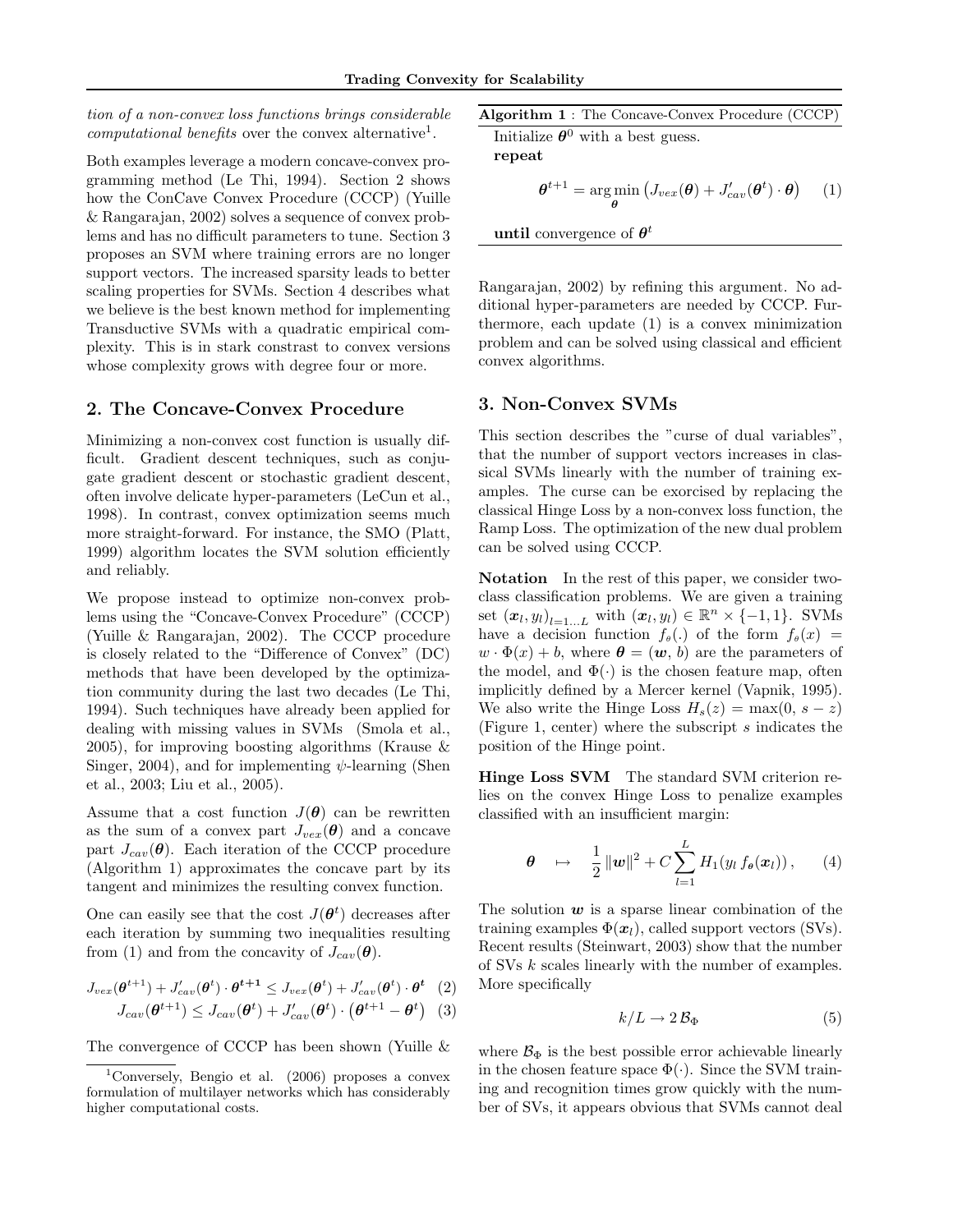

Figure 1. The Ramp Loss function (left) can be decomposed into the sum of the convex Hinge Loss (middle) and a concave loss (right).

with very large datasets. In the following we show how changing the cost function in SVMs cures the problem and leads to a non-convex problem solvable by CCCP.

Sparsity and Loss functions The SV scaling property (5) is not surprising because all misclassified training examples become SVs. This is in fact a property of the Hinge Loss function. Assume for simplicity that the Hinge Loss is made differentiable with a smooth approximation on a small interval  $z \in [1 - \varepsilon, 1 + \varepsilon]$ near the hinge point. Differentiating (4) shows that the minimum  $w$  must satisfy

$$
\mathbf{w} = -C \sum_{l=1}^{L} y_l H_1'(y_l) f_{\boldsymbol{\theta}}(\boldsymbol{x}_l)) \Phi(\boldsymbol{x}_l).
$$
 (6)

Examples located in the flat area  $(z > 1 + \varepsilon)$  cannot become SVs because  $H_1'(z)$  is 0. Similarly, all examples located in the SVM margin  $(z < 1 - \varepsilon)$  or simply misclassified  $(z < 0)$  become SVs because the derivative  $H_1'(z)$  is 1.

We propose to avoid converting some of these examples into SVs by making the loss function flat for scores z smaller than a predefined value  $s < 1$ . We thus introduce the Ramp Loss (Figure 1):

$$
R_s(z) = H_1(z) - H_s(z)
$$
 (7)

Replacing  $H_1$  by  $R_s$  in (6) guarantees that examples with score  $z < s$  do not become SVs.

Rigorous proofs can be written without assuming that the loss function is differentiable. Similar to SVMs, we write (4) as a constrained minimization problem with slack variables and consider the Karush-Kuhn-Tucker conditions. Although the resulting problem is non-convex, these conditions remain necessary (but not sufficient) optimality conditions (Ciarlet, 1990). Due to lack of space we omit this easy but tedious derivation.

This sparsity argument provides a new motivation for using a non-convex loss function. Unlike previous works (see Introduction), our setup is designed to test and exploit this new motivation.

Optimization Decomposition (7) makes the Ramp Loss amenable to CCCP optimization. The new cost  $J^s(\theta)$  then reads:

$$
J^{s}(\boldsymbol{\theta}) = \frac{1}{2} ||\boldsymbol{w}||^{2} + C \sum_{l=1}^{L} R_{s}(y_{l} f_{\boldsymbol{\theta}}(\boldsymbol{x}_{l}))
$$
 (8)

$$
=\frac{1}{2}||w||^2 + C \sum_{l=1}^{L} H_1(y_l f_{\theta}(\boldsymbol{x}_l)) - C \sum_{l=1}^{L} H_s(y_l f_{\theta}(\boldsymbol{x}_l))
$$

$$
J_{vex}^s(\boldsymbol{\theta})
$$
  $J_{cav}^s(\boldsymbol{\theta})$ 

For simplification purposes, we introduce the notation

$$
\beta_l = y_l \frac{\partial J_{cav}^s(\boldsymbol{\theta})}{\partial f_{\boldsymbol{\theta}}(\boldsymbol{x}_l)} = \begin{cases} C & \text{if } y_l f_{\boldsymbol{\theta}}(\boldsymbol{x}_l) < s \\ 0 & \text{otherwise} \end{cases}
$$

The convex optimization problem (1) that constitutes the core of the CCCP algorithm is easily reformulated into dual variables using the standard SVM technique. This yields the following algorithm<sup>2</sup>.



\n- Compute 
$$
b^{t+1}
$$
 using  $0 < \alpha_l < C \implies y_l f_{\theta^{t+1}}(x_l) = 1$ , where  $f_{\theta^{t+1}}(x_l) = \sum_{i=1}^l y_i \alpha_i \Phi(x_i) \cdot \Phi(x_l) + b^{t+1}$ .
\n- Compute  $\beta_l^{t+1} = \begin{cases} C & \text{if } y_l f_{\theta^{t+1}}(x_l) < s \\ 0 & \text{otherwise} \end{cases}$ .
\n

$$
\textbf{until} \;\; \beta^{t+1} = \beta^t
$$

Convergence in finite number of iterations is guaranteed because variable  $\beta$  can only take a finite number of distinct values, because  $J(\boldsymbol{\theta}^t)$  is decreasing, and because inequality (3) is strict unless  $\beta$  remains unchanged.

<sup>&</sup>lt;sup>2</sup>Note that  $R_s(z)$  is non-differentiable at  $z = s$ . It can be shown that the CCCP remains valid when using any super-derivative of the concave function. Alternatively, function  $R_s(z)$  could be made smooth in a small interval  $[s - \varepsilon, s + \varepsilon]$  as in our previous argument.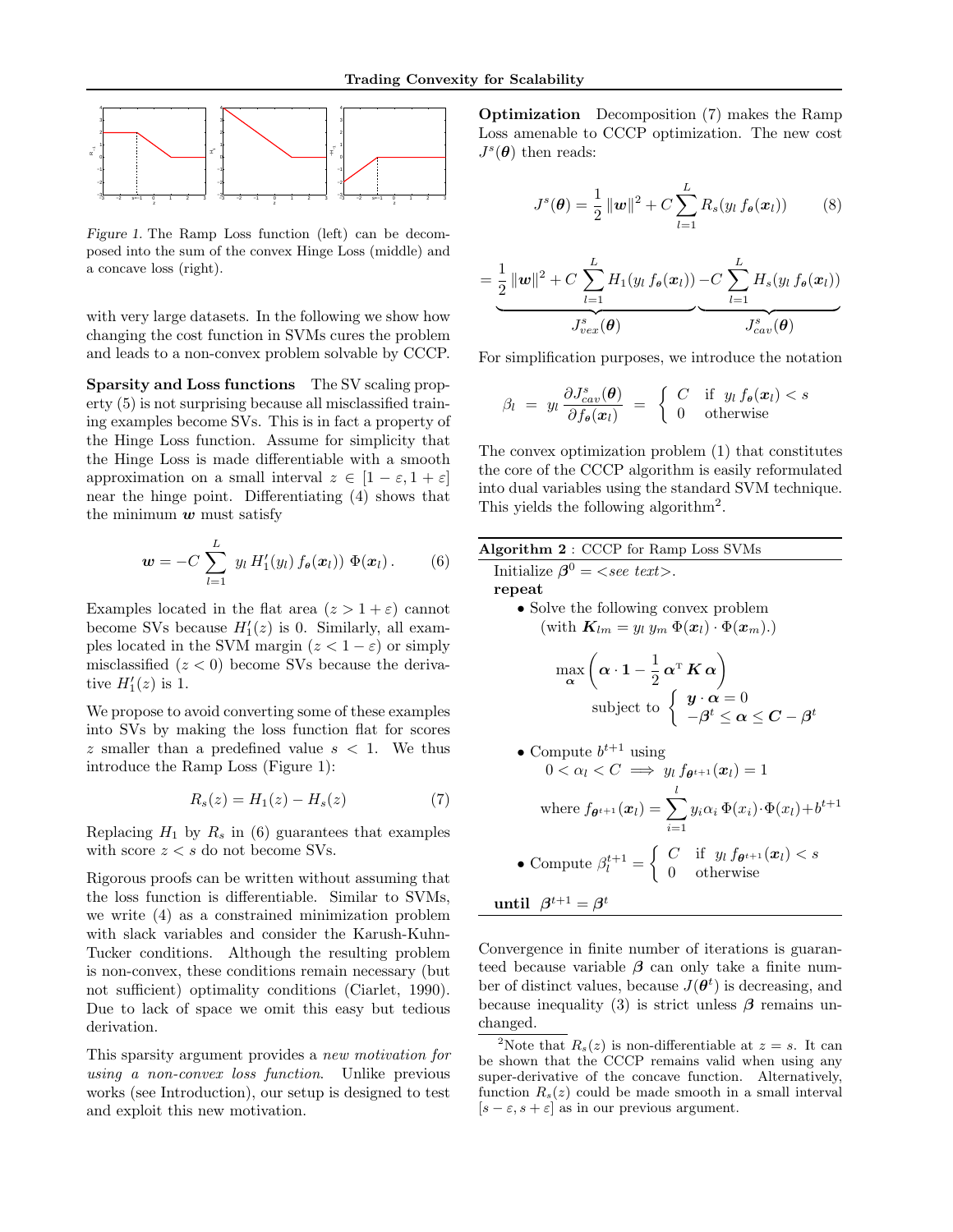**Initialization** Setting the initial  $\beta^0$  to zero makes the first convex optimization identical to the Hinge Loss SVM optimization. Useless support vectors are eliminated during the following iterations.

However, we can also initialize  $\beta^0$  according to the output  $f_{\theta}(\mathbf{x})$  of a Hinge Loss SVM trained on a subset of examples.

$$
\beta_l^0 = \begin{cases} C & \text{if } y_l f_{\theta^0}(\boldsymbol{x}_l) < s \\ 0 & \text{otherwise} \end{cases}
$$

The successive convex optimizations are much faster because their solutions have roughly the same number of SVs as the final solution. In practice, this procedure is robust, and its overall training time can be significantly smaller than the standard SVM training time.

Discussion The excessive number of SVs in SVMs has long been recognized as one of the main flaws of this otherwise elegant algorithm. Many methods to reduce the number of SVs are after-training methods that only improve efficiency during the test phase (see  $\S 18$ , Schölkopf & Smola, 2002.)

Pérez-Cruz et al. (2002) proposed a sigmoid loss for SVMs. His motivation was to approximate the  $0 - 1$  Loss and was not concerned with speed. Similarly, motivated by the theoretical promises of  $\psi$ learning, Liu et al. (2005) proposes a special case of Algorithm 2 with  $s = 0$  as the Ramp Loss parameter, and  $\beta^0 = 0$  as the algorithm initialization. In the experiment section, we show that our algorithm provides sparse solutions, thanks to the s parameter, and accelerated training times, thanks to a better choice of the  $\beta^0$  initialization.

Experiments: setup The experiments in this paper use a modified version of SVMTorch, coded in C. Unless otherwise mentioned, the hyper-parameters of all the models were chosen using a cross-validation technique, for best generalization performance. All results were averaged on 10 train-test splits.

Experiments: accuracy and sparsity We first study the accuracy and the sparsity of the solution obtained by the algorithm. For that purpose, all the experiments in this section were performed by initializing Algorithm 2 using  $\beta^0 = 0$  which corresponds to initializing CCCP with the classical SVM solution. Table 1 presents an experimental comparison of the Hinge Loss and the Ramp Loss using the RBF kernel  $\Phi(\boldsymbol{x}_l) \cdot \Phi(\boldsymbol{x}_m) = \exp(-\gamma \|\boldsymbol{x}_l - \boldsymbol{x}_m\|^2)$ . The results of Table 1 clearly show that the Ramp Loss achieves similar generalization performance with much fewer

| <b>Dataset</b>                                             | Train | <b>Test</b> | <b>Notes</b>                   |  |  |  |  |
|------------------------------------------------------------|-------|-------------|--------------------------------|--|--|--|--|
| Waveform <sup>1</sup>                                      | 4000  | 1000        | Artificial data, 21 dims.      |  |  |  |  |
| Banana <sup>1</sup>                                        | 4000  | 1300        | Artificial data, 2 dims.       |  |  |  |  |
| $USPS + N^2$                                               | 7329  | 2000        | 0 vs rest $+10\%$ label noise. |  |  |  |  |
| A dult <sup>2</sup>                                        | 32562 | 16282       | As in (Platt, 1999).           |  |  |  |  |
| $^1$ http://mlg.anu.edu.au/ $\sim$ raetsch/data/index.html |       |             |                                |  |  |  |  |

 $^2$  ftp://ftp.ics.uci.edu/pub/machine-learning-databases

|                | <b>SVM</b> $H_1$ |       | $SVM R_s$    |      |  |  |
|----------------|------------------|-------|--------------|------|--|--|
| <b>Dataset</b> | <b>Error</b>     | SV    | <b>Error</b> | SV   |  |  |
| Waveform       | 8.8%             | 983   | 8.8%         | 865  |  |  |
| Banana         | 9.5%             | 1029  | 9.5%         | 891  |  |  |
| USPS+N         | $0.5\%$          | 3317  | $0.5\%$      | 601  |  |  |
| Adult          | $15.1\%$         | 11347 | $15.0\%$     | 4588 |  |  |

Table 1. Comparison of SVMs using the Hinge Loss  $(H_1)$ and the Ramp Loss  $(R_s)$ . Test error rates (Error) and number of SVs.

SVs. This increased sparsity observed in practice follows our mathematical expectations, as exposed in the Ramp Loss section.

Figure 2 (left) shows how the s parameter of the Ramp Loss  $R_s$  controls the sparsity of the solution. We report the evolution of the number of SVs as a function of the number of training examples. Whereas the number of SVs in classical SVMs increases linearly, the number of SVs in Ramp Loss SVMs strongly depends on s. If  $s \to -\infty$  then  $R_s \to H_1$ ; in other words, if s takes large negative values, the Ramp Loss will not help to remove outliers from the SVM expansion, and the increase in SVs will be linear with respect to the number of training examples, as for classical SVMs. As reported on the left graph, for  $s = -1$  on Adult the increase is already almost linear. As  $s \to 0$ , the Ramp Loss will prevent misclassified examples from becoming SVs. For  $s = 0$  the number of SVs appears to increase like the square root of the number of examples, both for Adult and USPS+N.

Figure 2 (right) shows the impact of the s parameter on the generalization performance. Note that selecting  $0 < s < 1$  is possible, which allows the Ramp Loss to remove well classified examples from the set of SVs. Doing so degrades the generalization performance on both datasets.

Clearly s should be considered as a hyperparameter and selected for speed and accuracy considerations.

Experiments: speedup The experiments we have detailed so far are not faster to train than a normal SVM because the first iteration  $(\beta^0 = 0)$  corresponds to initializing CCCP with the classical SVM solution. Interestingly, few additional iterations are necessary (Figure 3), and they run much faster because of the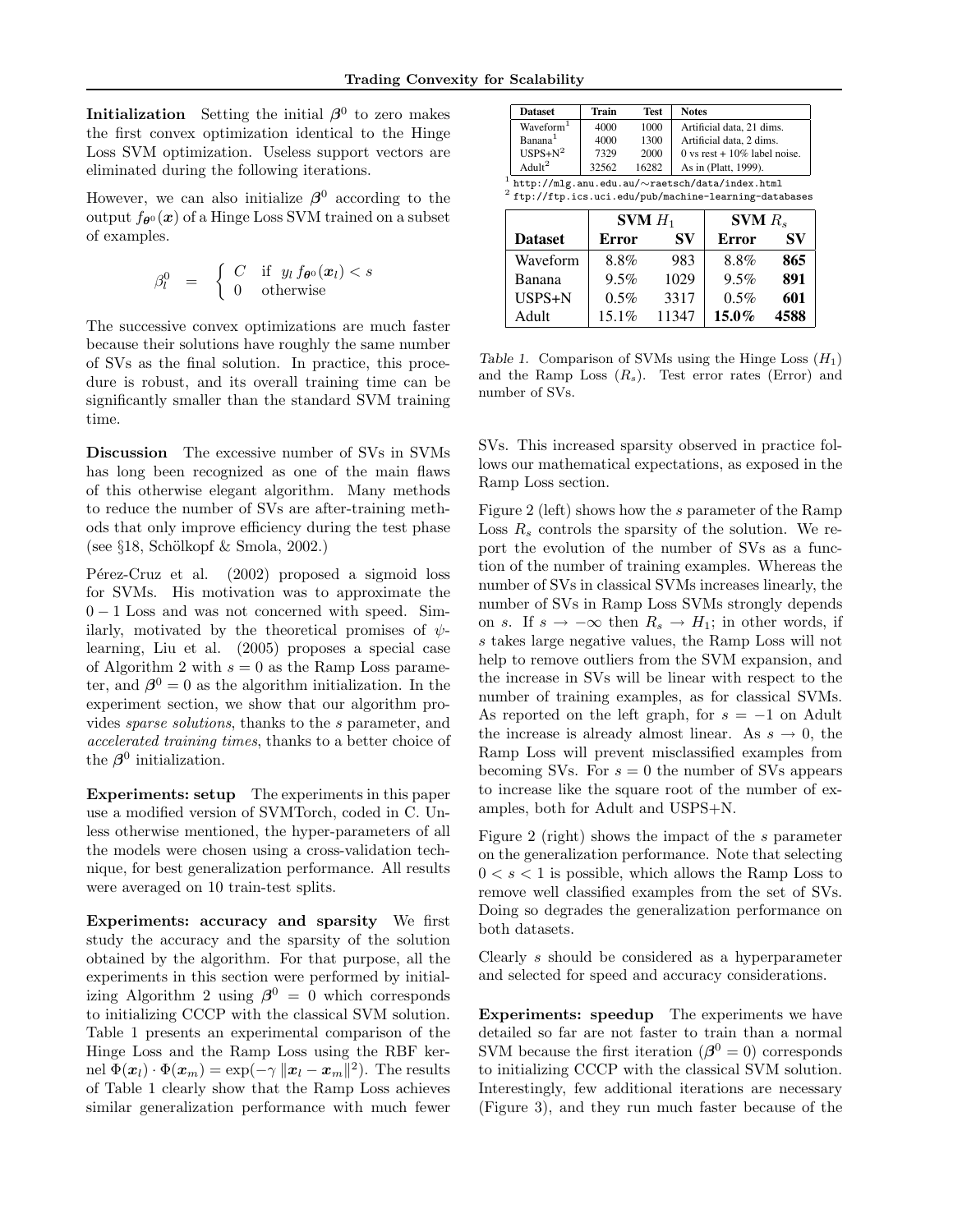

Figure 2. Number of SVs vs. training size (left) and training error (right) for USPS+N (top) and Adult (bottom). We compare the Hinge Loss  $H_1$  and Ramp Losses  $R_{-1}$  and  $R_0$  (left) and  $R_s$  for different values of s, printed along the curve (right).



Figure 3. The objective function with respect to the number of iterations in the outer-loop of the CCCP for USPS+N (left) and Adult (right).

smaller number of SVs. The resulting training time was less than twice the SVM training time.

We thus propose to initialize the CCCP procedure with a subset of the training set (let's say  $1/P^{th}$ ), as described in the Initialization section. The first convex optimization is then going to be at least  $P^2$  times faster than when initializing with  $\beta^0 = 0$  (SVMs training time being known to scale at least quadratically with the number of examples). Since the subsequent iterations involve a smaller number of SVs, we expect accelerated training times.

Figure 4 shows the robustness of the CCCP procedure when initialized with a subset of the training set. On USPS+N and Adult, using respectively only  $1/3^{th}$  and  $1/10^{th}$  of the training examples is sufficient to match the generalization performance of classical SVMs.

Using this scheme, and tuning the CCCP procedure for speed and similar accuracy to SVMs, we obtain more than a two-fold and four-fold speedup over SVMs on USPS+N and Adult respectively, together with a large



Figure 4. Results on USPS+N (left) and Adult (right) using an SVM with the Ramp Loss  $R_s$ . We show the test error and the number of SVs as a function of the percentage r of training examples used to initialize CCCP, and compare to standard SVMs trained with the Hinge Loss. For each  $r$ , all hyper-parameters were chosen using crossvalidation.



Figure 5. Results on USPS+N and Adult comparing Hinge Loss and Ramp Loss SVMs. The hyper-parameters for the Ramp Loss SVMs were chosen such that their test error would be at least as good as the Hinge Loss SVM ones.

increase in sparsity (see Figure 5).

# 4. Non-Convex Transductive SVMs

The same non-convex optimization techniques can be used to perform large scale semi-supervised learning. Transductive SVMs (Vapnik, 1995) seek large margins for both the labeled and unlabeled examples, in the hope that the true decision boundary lies in a region of low density, implementing the so-called cluster assumption (see Chapelle & Zien, 2005). When there are few labeled examples, TSVMs can leverage unlabeled examples and give considerably better generalization performance than standard SVMs. Unfortunately, the TSVM implementations are rarely able to handle a large number of unlabeled examples.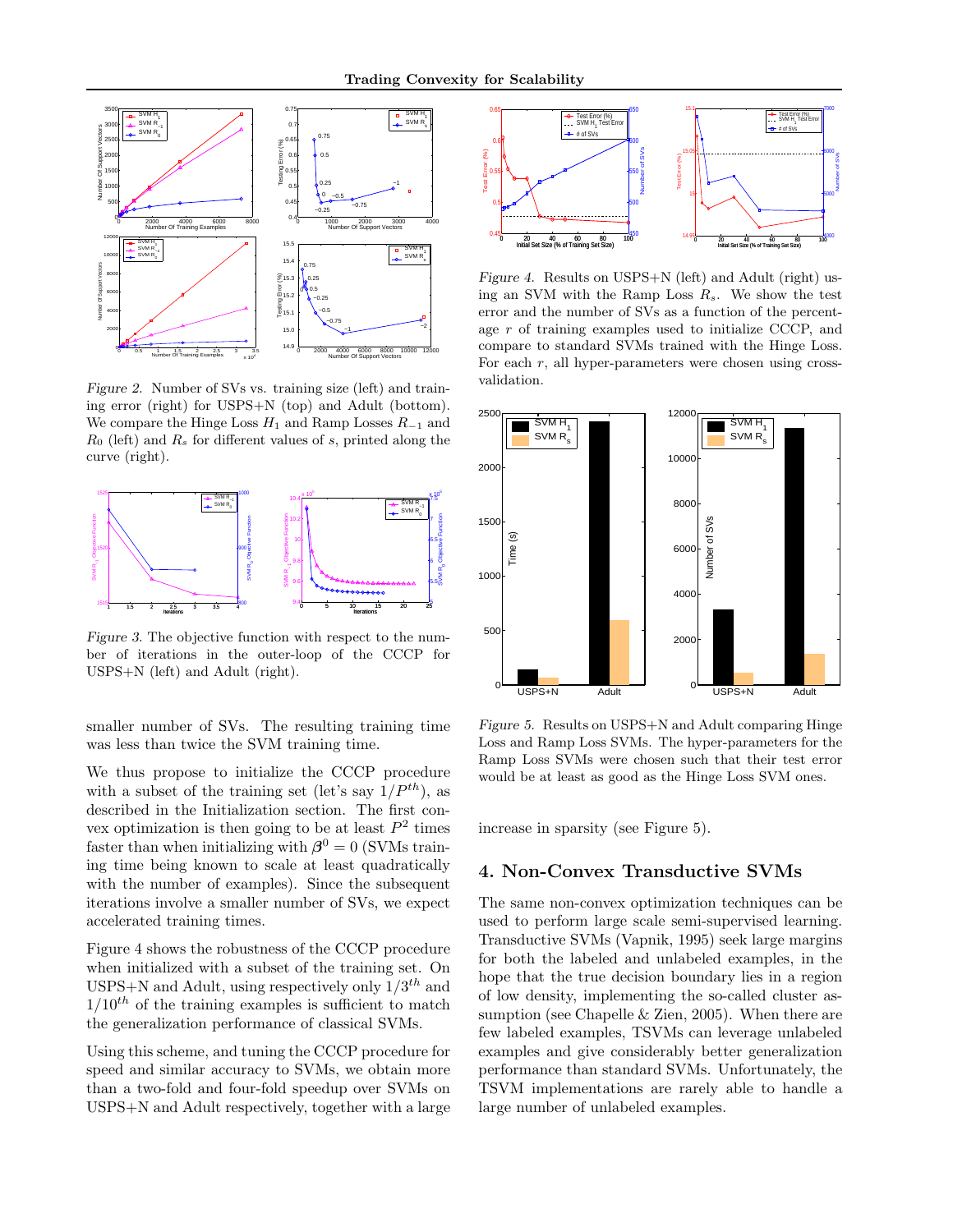Early TSVM implementations perform a combinatorial search of the best labels for the unlabeled examples. Bennett and Demiriz (1998) use an integer programming method, intractable for large problems. The SVMLight TSVM (Joachims, 1999) prunes the search tree using a non-convex objective function. This is practical for a few thousand unlabeled examples.

More recent proposals (Bie & Cristianini, 2004; Xu et al., 2005) transform the transductive problem into a larger convex semi-definite programming problem. The complexity of these algorithms grows like  $(L+U)^4$ or worse, where L and U are numbers of labeled and unlabeled examples. This is only practical for a few hundred examples.

We advocate instead the direct optimization of the non-convex objective function. This direct approach has been used before. The sequential optimization procedure of Fung and Mangasarian (2001) is the most similar to our proposal. This method potentially could scale well, although they only use 1000 examples in their largest experiment. However, it is restricted to the linear case, does not implement a balancing constraint (see below), and uses a special kind of SVM with a 1-norm regularizer to maintain linearity. The primal approach of Chapelle and Zien (2005) shows improved generalization performance, but still scales as  $(L + U)^3$  and requires storing the entire  $(L+U) \times (L+U)$  kernel matrix in memory.

CCCP for transduction We propose to solve the transductive SVM problem using CCCP. The TSVM optimization problem reads:

$$
\frac{1}{2} ||\mathbf{w}||^2 + C \sum_{l=1}^{L} H_1(y_l f_{\theta}(\mathbf{x}_l)) + C^* \sum_{l=L+1}^{L+U} T(f_{\theta}(\mathbf{x}_l)),
$$
\n(9)

This is the same as an SVM apart from the last term, the loss on the unlabeled examples  $x_{L+1}, \ldots, x_{L+U}$ . SVMLight TSVM uses a "Symmetric Hinge Loss"  $T(x) = H_1(|x|)$  on the unlabeled examples (Figure 6, left). Chapelle's method, ∇TSVM, handles unlabeled examples with a smooth version of this loss (Figure 6, center). We use the following loss for unlabeled examples,

$$
z \mapsto R_s(z) + R_s(-z) \tag{10}
$$

where  $R_s$  is defined as in (7). When  $s = 0$ , this is equivalent to the symmetric Hinge. When  $s \neq 0$ , we obtain a non-peaked loss function (Figure 6, right) which can be viewed as a simplification of Chapelle's loss function.



Figure 6. Three loss functions for unlabeled examples.

|                    | <b>Dataset</b>    | <b>Classes</b> |      | Dims               | <b>Points</b> |      | Labeled |       |
|--------------------|-------------------|----------------|------|--------------------|---------------|------|---------|-------|
|                    | g50c              | $\overline{2}$ |      | 50                 | 500           | 50   |         |       |
|                    | Co <sub>120</sub> | 20             |      | 1024               | 1440          |      | 40      |       |
|                    | Text              | $\overline{c}$ |      | 7511               | 1946          |      | 50      |       |
|                    | <b>Uspst</b>      | 10             |      | 256                | 2007          |      | 50      |       |
|                    |                   |                |      | Coil <sub>20</sub> | g50c          |      | Text    | Uspst |
| <b>SVM</b>         |                   |                | 24.6 | 8.3                |               | 18.9 | 23.2    |       |
| SVMLight-TSVM      |                   |                | 26.3 | 6.9                |               | 7.4  | 26.5    |       |
| $\nabla$ TSVM      |                   |                | 17.6 | 5.8                |               | 5.7  | 17.6    |       |
| $CCCP-TSVM _{s=0}$ |                   |                | 17.9 | 5.0                |               | 7.9  | 18.4    |       |
| <b>CCCP-TSVM</b>   |                   |                | 17.3 | 4.9                |               | 5.7  | 18.1    |       |

Table 2. Test Error on Small-Scale Datasets, comparing different TSVMs.

Using the loss function (10) is equivalent to training a Ramp Loss SVM where each unlabeled example appears as two examples labeled with both possible classes. We could then use Algorithm 2 without changes. However, transductive SVMs perform badly without adding a balancing constraint on the unlabeled examples. For comparison purposes, we chose to use the constraint proposed by Chapelle and Zien (2005):

$$
\frac{1}{|\mathcal{U}|}\sum_{l\in\mathcal{U}}(\boldsymbol{w}\cdot\Phi(\boldsymbol{x}_l)+b)=\frac{1}{|\mathcal{L}|}\sum_{l\in\mathcal{L}}y_l\,,\qquad(11)
$$

where  $\mathcal L$  and  $\mathcal U$  are respectively the labeled and unlabeled examples. After some algebra, we end up using Algorithm 2 with a training set composed of the labeled examples, of two copies of the unlabeled examples using both possible classes, and adding an extra line and column 0 to matrix  $\boldsymbol{K}$  such that

$$
K_{l0} = K_{0l} = \frac{1}{|\mathcal{U}|} \sum_{m \in \mathcal{U}} \Phi(\boldsymbol{x}_m) \cdot \Phi(\boldsymbol{x}_l) \quad \forall l. \qquad (12)
$$

The Lagrangian variable  $\alpha_0$  corresponding to this column does not have any constraint (can be positive and negative) and  $\beta_0 = 0$ . Adding this special column can be achieved very efficiently by computing it only once, or by approximating the sum (12) using an appropriate sampling method.

Experiments: accuracy We first performed experiments using the setup of Chapelle and Zien (2005) on the datasets given in Table 2. All methods use an RBF kernel and  $\gamma$  and C are tuned on the test set.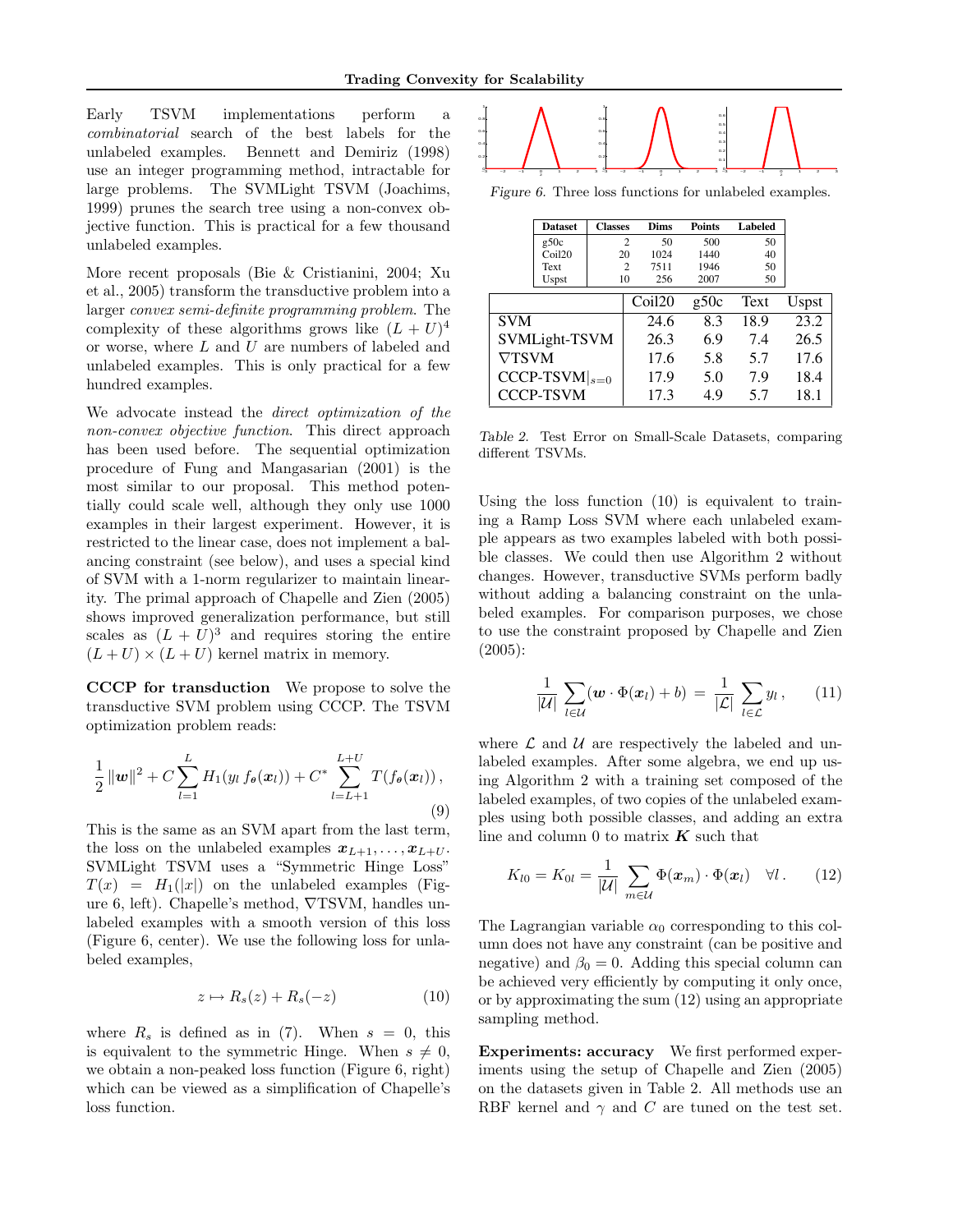

Figure 7. Training times for g50c (left) and Text (right) with SVMLight TSVMs and CCCP TSVMs. These plots use a single trial.



Figure 8. Value of the objective function and test error during the CCCP iterations of training TSVM on two datasets (single trial), Text (left) and g50c (right). CCCP-TSVM tends to converge after only a few iterations.

For CCCP-TSVMs we also tune  $C^*$  and s. Following Chapelle et al., we report the test error of the best fixed parameters optimized on the mean test error over all ten splits. The results are reported in Table 2.

CCCP-TSVM achieves approximately the same error rates on all datasets as the ∇TSVM, and appears to be superior to SVMLight-TSVM. Training CCCP-TSVMs with  $s = 0$  (using the Symmetric Hinge Loss – Figure 6, left) rather than the non-peaked loss of the Symmetric Ramp function (Figure 6, right) also yields results similar to, but sometimes slightly worse than, ∇TSVM. It appears that the Symmetric Ramp function is a better choice of loss function, and that the choice of the hyper-parameter s is as important as in Section 3.

Experiments: speedup Without any particular optimization, CCCP TSVMs run orders of magnitude faster than SVMLight TSVMs, see Figure 7. We were not able to compare with the convex approach of Bie and Cristianini (2004), as it does not scale well. In their experiments only 200 examples were used. Our training algorithm would complete a similar experiment in a fraction of a second. Finally, Figure 8 shows the value of the objective function and test error during the CCCP iterations of training TSVM on two datasets. CCCP-TSVM tends to converge after only a few (around 5-10) iterations.



Figure 9. Comparison of SVM and CCCP-TSVM on two large scale problems.



Figure 10. Optimization time for the Reuters dataset as a function of the number of unlabeled data. The dashed lines represent a parabola fitted at the time measurements.

Large Scale Experiments We then performed two CCCP-TSVM experiments on datasets whose sizes challenge the capabilities of the previously published methods. The first was to separate the two largest toplevel categories CCAT (CORPORATE/INDUSTRIAL) and GCAT (GOVERNMENT/SOCIAL) of the training part of the Reuters dataset as provided by Lewis et al. (2004). The set of these two categories consists of 17754 documents in a bag of words format, weighted with a TF.IDF scheme and normalized to length one. Figure 9 (left) shows training with 100 labeled examples and different amount of unlabeled examples, up to 10,000 examples (0 unlabeled examples is the SVM solution). Hyperparameters were found using a separate validation set of size 2000, and test error was measured on the remaining data. For more labeled examples, e.g. 1000, the gain is smaller  $-10.4\%$  using 9.5k unlabeled points compared to 11.0% for SVMs.

Figure 10 shows the training time of CCCP optimization as a function of the number of unlabeled examples. The training times clearly show a quadratic trend.

In the second large scale experiment, we conducted experiments on the MNIST handwritten digit database, as a 10-class problem. The original data has 60,000 training examples and 10,000 testing examples. We used 1000 training examples, and up to 40,000 of the remainder of the data as unlabeled examples, testing on the original test set. Hyperparameters were found using a separate validation set of size 1000. The results given in Figure 9 (right) show an improvement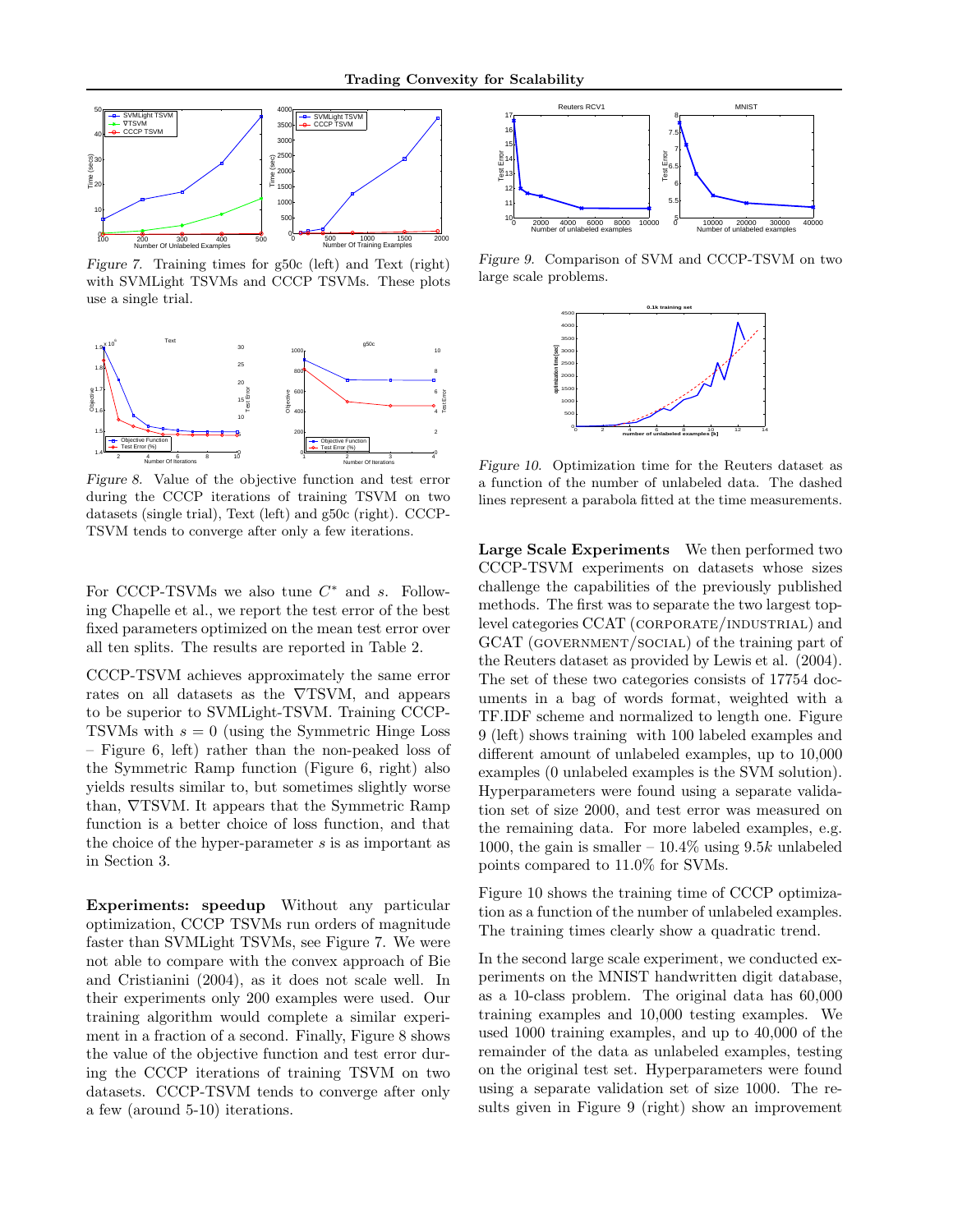over SVM for CCCP-TSVMs which increases steadily as the number of unlabeled examples increases.

### 5. Conclusion

We described two non-convex algorithms using CCCP that bring marked scalability improvements over the corresponding convex approaches, namely for SVMs and TSVMs. Moreover, any new improvements to standard SVM training could immediately be applied to either of our CCCP algorithms.

In general, we argue that the current popularity of convex approaches should not dissuade researchers from exploring alternative techniques, as they sometimes give clear computational benefits.

Acknowledgements We thank Hans Peter Graf and Eric Cosatto, for their advice and support. Part of this work was funded by NSF grant CCR-0325463.

### References

- Bengio, Y., Roux, N. L., Vincent, P., Delalleau, O., & Marcotte, P. (2006). Convex neural networks. In Y. Weiss, B. Schölkopf and J. Platt (Eds.), Advances in neural information processing systems 18, 123–130. Cambridge, MA: MIT Press.
- Bennett, K., & Demiriz, A. (1998). Semi-supervised support vector machines. In M. S. Kearns, S. A. Solla and D. A. Cohn (Eds.), Advances in neural information processing systems 12, 368–374. Cambridge, MA: MIT Press.
- Bie, T. D., & Cristianini, N. (2004). Convex methods for transduction. In S. Thrun, L. Saul and B. Schölkopf (Eds.), Advances in neural information processing systems 16. Cambridge, MA: MIT Press.
- Chapelle, O., & Zien, A. (2005). Semi-supervised classification by low density separation. Proceedings of the Tenth International Workshop on Artificial Intelligence and Statistics.
- Ciarlet, P. G. (1990). Introduction à l'analyse numérique matricielle et à l'optimisation. Masson.
- Devroye, L., Györfi, L., & Lugosi, G. (1996). A probabilistic theory of pattern recognition, vol. 31 of Applications of mathematics. New York: Springer.
- Freund, Y., & Schapire, R. E. (1996). Experiments with a new boosting algorithm. Proceedings of the 13th International Conference on Machine Learning (pp. 148–146). Morgan Kaufmann.
- Fung, G., & Mangasarian, O. (2001). Semi-supervised support vector machines for unlabeled data classification. In Optimisation methods and software, 1–14. Boston: Kluwer Academic Publishers.
- Joachims, T. (1999). Transductive inference for text classification using support vector machines. International Conference on Machine Learning, ICML.
- Krause, N., & Singer, Y. (2004). Leveraging the margin more carefully. International Conference on Machine Learning, ICML.
- Le Thi, H. A. (1994). Analyse numérique des algorithmes de l'optimisation d.c. approches locales et globale. codes et simulations numériques en grande dimension. applications. Doctoral dissertation, INSA, Rouen.
- LeCun, Y., Bottou, L., Orr, G. B., & Müller, K.-R. (1998). Efficient backprop. In G. Orr and K.-R. Müller (Eds.), Neural networks: Tricks of the trade, 9–50. Springer.
- Lewis, D. D., Yang, Y., Rose, T., & Li, F. (2004). Rcv1: A new benchmark collection for text categorization research. Journal of Machine Learning Research, 5, 361– 397.
- Liu, Y., Shen, X., & Doss, H. (2005). Multicategory  $\psi$ learning and support vector machine: Computational tools. Journal of Computational  $\mathcal B$  Graphical Statistics, 14, 219–236.
- Mason, L., Bartlett, P. L., & Baxter, J. (2000). Improved generalization through explicit optimization of margins. Machine Learning, 38, 243–255.
- Pérez-Cruz, F., Navia-Vázquez, A., Figueiras-Vidal, A. R.,  $&$  Artés-Rodríguez, A. (2002). Empirical risk minimization for support vector classifiers. IEEE Transactions on Neural Networks, 14, 296–303.
- Platt, J. C. (1999). Fast training of support vector machines using sequential minimal optimization. In B. Schölkopf, C. Burges and A. Smola (Eds.), *Advances* in kernel methods. The MIT Press.
- Schölkopf, B., & Smola, A. J.  $(2002)$ . Learning with kernels. Cambridge, MA: MIT Press.
- Shen, X., Tseng, G. C., Zhang, X., & Wong, W. H. (2003). On (psi)-learning. Journal of the American Statistical Association, 98, 724–734.
- Smola, A. J., Vishwanathan, S. V. N., & Hofmann, T. (2005). Kernel methods for missing variables. Proceedings of the Tenth International Workshop on Artificial Intelligence and Statistics.
- Steinwart, I. (2003). Sparseness of support vector machines. Journal of Machine Learning Research, 4, 1071– 1105.
- Steinwart, I., & Scovel, C. (2005). Fast rates to bayes for kernel machines. In L. K. Saul, Y. Weiss and L. Bottou (Eds.), Advances in neural information processing systems 17, 1345–1352. Cambridge, MA: MIT Press.
- Vapnik, V. (1995). The nature of statistical learning theory. Springer. Second edition.
- Xu, L., Neufeld, J., Larson, B., & Schuurmans, D. (2005). Maximum margin clustering. In L. K. Saul, Y. Weiss and L. Bottou (Eds.), Advances in neural information processing systems 17, 1537–1544. Cambridge, MA: MIT Press.